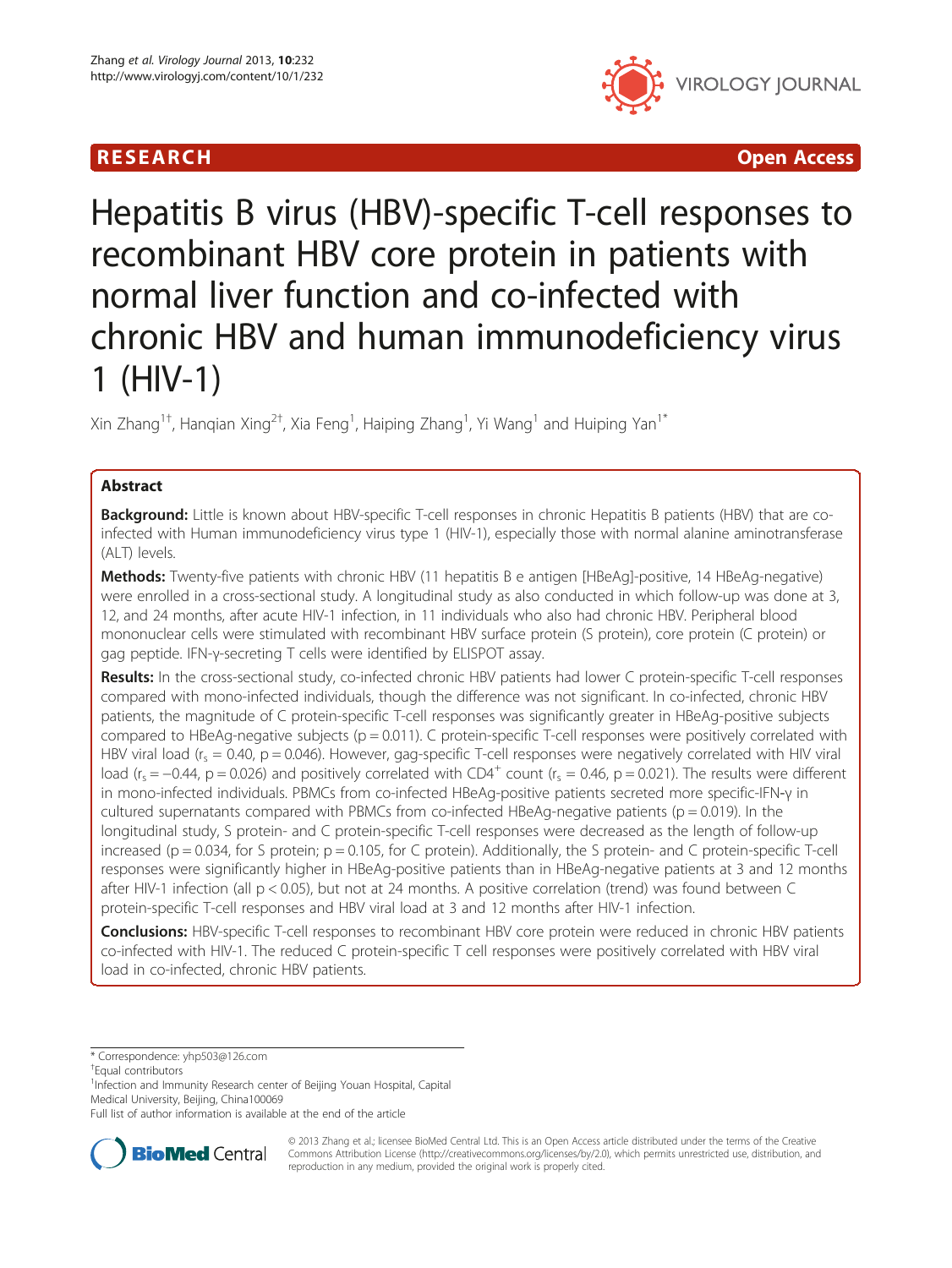### Background

Patients with Human immunodeficiency virus type 1 (HIV-1) are frequently found to be co-infected with Hepatitis B virus (HBV). These patients often have a high prevalence of hepatitis B surface antigen (HBsAg) or hepatitis B core antibody (HBcAb)-positive HBV serological markers due to common infection routes. Worldwide, it is estimated that 70-90% of HIV-1 patients have evidence of previous HBV infection and 5- 15% of HIV-1 patients have current HBV infection and are HBsAg positive. HBV individuals that are coinfected with HIV seroconvert from hepatitis B precore antigen (HBeAg) to anti-HBeAg antibody (HBeAb) less frequently, have higher HBV DNA levels, lower levels of alanine aminotransferase (ALT) and a history of milder necroinflammatory activity, compared to those infected with HBV only [[1](#page-8-0)-[4\]](#page-8-0). In the presence of HIV-1, the progression of HBV related liver disease is accelerated and liver related mortality is significantly increased [[5,6](#page-8-0)]. Additionally, there is an increased risk of persistent chronic infection in individuals infected with HIV-1 who are subsequently infected with HBV [\[7](#page-8-0)]. Previous studies have also shown a relatively high prevalence of occult Hepatitis B in HIV-1-infected patients, especially after the withdrawal of antiretroviral therapy. Therefore, determining the pathogenesis associated with HIV-1 and HBV interaction, including the modification of the immune responses, will allow for the development of a rational approach for the management of coinfected individuals.

In persistent HBV monoinfection, there is a reduction in HBV-specific CD4<sup>+</sup> and CD8<sup>+</sup> T cells compared with individuals that have successfully cleared the infection. It has been suggested that HBeAg plays a role in facilitating HBV persistence by depleting HBeAg-and HBcAg-specific Th1 CD4<sup>+</sup> T cells [\[8](#page-8-0)]. The reduction in antigen burden following anti-HBV treatment may reduce T cell tolerance and exhaustion, allowing for a more efficient HBV-specific T-cell and B-cell immune response against either HBeAg and/or HBsAg [[9\]](#page-8-0). Many previous studies have focused on the alteration of immune responses in HIV/HBV patients with abnormal liver function and lower CD4 counts, however little is known about individuals with milder liver disease that have normal levels of ALT and higher CD4 counts. In the present study, we examined whether HBV-specific T-cell responses in chronic HBV patients could be influenced by the presence or absence of HBeAg or by the level of HBV DNA, in the presence of HIV-1. Recombinant S and C proteins were used as a stimulus, in both cross-sectional and longitudinal studies, to assess changes in the HBVspecific total T-cell responses in chronic HBV patients with HIV-1 co-infection.

#### Results

#### Patient characteristics

In cross-sectional study, demographic and clinical details of 25 co-infected chronic HBV patients and 16 monoinfected chronic HBV patients are summarized in Table [1](#page-2-0). All co-infected chronic HBV patients had normal liver function, as determined by ALT, AST, and TBIL analysis, within two years of observation. The HIV/HBV co-infected patients mainly included high-risk men-who-have-sexwith-men (MSM). The HBV viral load in the co-infected, chronic HBV patients was comparable to that of the mono-infected, chronic HBV patients. HBV viral load was not correlated with HIV viral load in co-infected, chronic HBV cases. Demographic and clinical details of patients with previous HBV infection, who were co-infected with HIV  $(n = 14)$  and who were not co-infected with HIV  $(n = 16)$ , are summarized in Table [2](#page-2-0). HIV patients that had previous HBV infection mainly included high-risk MSM, and had normal liver function, as determined by ALT, AST, TBIL analysis, within two years of observation. The HBV viral load in co-infected patients that had been previously infected with HBV was comparable to that of mono-infected patients that had been previously infected with HBV.

In the longitudinal study, 11 individuals with acute HIV-1 and chronic HBV infection had normal levels of ALT, AST and TBIL during the 2-year follow-up (Subject demographic and clinical details are summarized in Table [3\)](#page-3-0).

## In the cross-sectional study, HBV-specific T-cell responses in co-infected individuals were decreased compared to mono-infected individuals

There was no significant difference in the response frequency to C protein when comparing co-infected, chronic HBV patients and mono-infected, chronic HBV patients (22/25 and 15/16 responded to C-protein, respectively). The magnitude of the C protein induced HBV-specific Tcell responses in co-infected, chronic HBV patients was lower than in mono-infected, chronic HBV patients, however the difference was not statistically significant ( $p$  > 0.05; Figure [1](#page-3-0) left). On the other hand, in co-infected, chronic HBV patients, gag-specific T cell responses were the highest with all 3 stimuli, including S protein, C protein and gag peptide  $(p = 0.0004)$ . Gag-specific T cell responses were also higher than S protein- and C proteinspecific T cell responses (all p < 0.05; Figure [1](#page-3-0) left). In mono-infected, chronic HBV patients, the magnitude of C protein-specific T cell responses was greater than that of S protein-specific T cell responses (p < 0.0001; Figure [1](#page-3-0) left).

The response to C protein was less frequent in HIV patients that had previous HBV infection, compared to patients that had previous HBV infection but who did not have HIV (9/14 and 15/16 responded to C protein,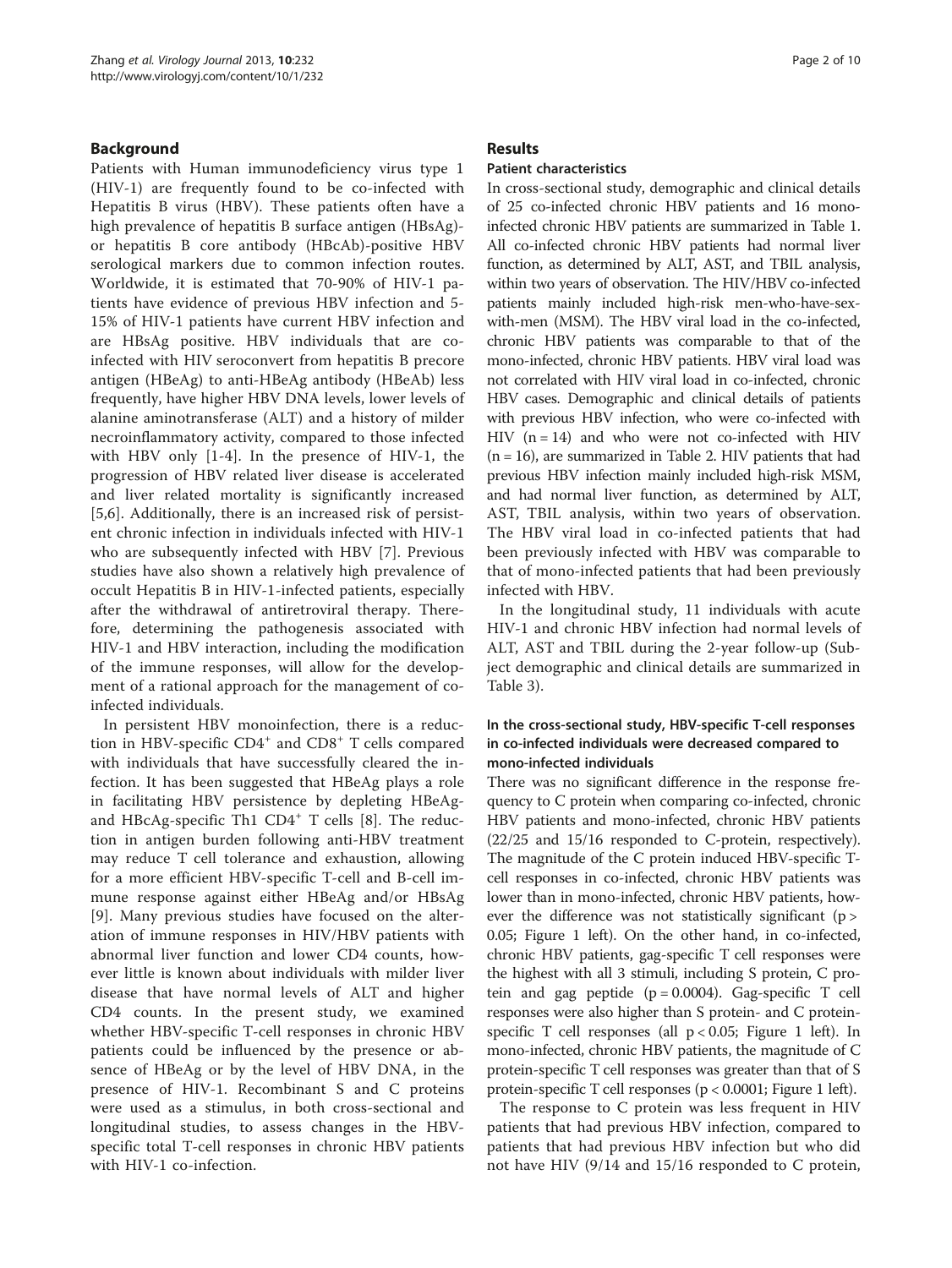<span id="page-2-0"></span>

|  | Table 1 Demographics of chronic HBV patients |  |  |  |
|--|----------------------------------------------|--|--|--|
|--|----------------------------------------------|--|--|--|

| Parameter                             |                     | <b>Single HBV infection</b> | <b>HIV/HBV</b> coinfection |                      |                    |                 |
|---------------------------------------|---------------------|-----------------------------|----------------------------|----------------------|--------------------|-----------------|
|                                       | $HBeAq^+$           | HBeAq <sup>-</sup>          | P value                    | $HBeAq^+$            | HBeAg <sup>-</sup> | P value         |
| No. of Subjects                       | 8                   | 8                           |                            | 11                   | 14                 |                 |
| Gender(no. male/female)               | 7/1                 | 6/2                         | NS <sup>a</sup>            | 11/0                 | 13/1               | NS <sup>a</sup> |
| Age [median (range)] (yr)             | 36 (22-60)          | 38 (25-67)                  | NS <sup>b</sup>            | 34 (23-40)           | 32 (25-56)         | NS <sup>b</sup> |
| ALT [median (range)] (U/L)            | 19.2 $(6.1-53)^{c}$ | 23.7 (12.2-40)              | NS <sup>b</sup>            | 22.4 $(13.5-58)^{c}$ | 19.2 (13.7-38)     | NS <sup>b</sup> |
| HBV DNA <sup>d</sup> [median (range)] | 7.71 (0-9.04)       | 1.04 (0-4.32)               | < 0.01                     | $6.85(0-8.51)$       | 1.35 (0-8.98)      | < 0.01          |
| HIV RNA <sup>d</sup> [median (range)] | <b>NA</b>           | <b>NA</b>                   |                            | $4.8(0-5.4)$         | $4.98(0-5.9)$      | NS <sup>b</sup> |
| CD4 count [median (range)] (cells/ul) | <b>NA</b>           | <b>NA</b>                   |                            | 452 (211-862)        | 332 (122-704)      | NS <sup>b</sup> |

NS not significant, NA not applicable, <sup>a</sup>Fisher's exact test; <sup>b</sup>Mann-Whitney U test; <sup>c</sup>only one patient had an ALT >40 U/L; <sup>d</sup>log<sub>10</sub>, \*postive; <sup>-</sup>negtive.

respectively;  $p = 0.072$ ). The magnitude of C proteinspecific T-cell responses was significantly weaker in individuals that had been previously infected with HBV and who were co-infected with HIV compared to those who were not co-infected with HIV ( $p = 0.003$ ; Figure [1](#page-3-0) right), however there was no significant difference between these groups in specific T-cell responses to S protein. The median number of total T cells was comparable in co-infected and mono-infected individuals that had previous HBV infection (1346[539–3463]/uL vs. 1361[689–2116]/uL, respectively). Similarly, the total T cell percentage was not significantly different between these two groups. The fact that total T cell number and percentage were not decreased, and that C proteinspecific T cell responses were decreased, implies that HBV-specific T cell responses may be impaired in the presence of HIV-1 infection.

Table 2 Demographics of individuals previously infected with HBV

| Parameter                  | <b>Without HIV</b><br>coinfection | With HIV<br>coinfection | P value              |  |
|----------------------------|-----------------------------------|-------------------------|----------------------|--|
| No. of patients            | 16                                | 14                      |                      |  |
| Gender (no. male/female)   | 9/7                               | 13/1                    | $0.039$ <sup>a</sup> |  |
| Age                        |                                   |                         |                      |  |
| [median(range)] (yr)       | 31 (23-46)                        | 33 (23-54)              | NS <sup>b</sup>      |  |
| AI T                       |                                   |                         |                      |  |
| [median(range)] (U/L)      | $13(4-30)$                        | $15.5(3-50)^{c}$        | NS <sup>b</sup>      |  |
| HBV DNA <sup>d</sup>       |                                   |                         |                      |  |
| [median(range)]            | < 500                             | < 500                   | NS <sup>b</sup>      |  |
| HIV RNA <sup>d</sup>       |                                   |                         |                      |  |
| [median(range)]            | <b>NA</b>                         | 4.45 (0-4.93)           | <b>NA</b>            |  |
| CD4 T cell count           |                                   |                         |                      |  |
| [median(range)] (cells/ul) | <b>NA</b>                         | 323 (76-640)            | <b>NA</b>            |  |

NS not significant, NA not applicable, <sup>a</sup>Fisher's exact test; <sup>b</sup>Mann-Whitney U test; <sup>c</sup>only one patient had an ALT >40 U/L; <sup>d</sup>log<sub>10</sub>.

## HBV viral load was correlated with the magnitude of HBV-specific T-cell responses in chronic HBV patients co-infected with HIV

To analyze whether HBV viral load could affect the magnitude of HBV-specific T-cell responses in co-infected, chronic HBV patients, 25 subjects were divided into two groups according to the lower limit of the HBV viral load (lower detection limit of 500 copies/mL). As shown in Figure [2B](#page-4-0), the magnitude of C protein-specific T-cell responses was significantly greater in subjects with an HBV viral load >500 copies/mL compared to subjects with an HBV viral load  $\langle 500 \text{ copies/mL}$  (p = 0.023). This difference was not observed in chronic HBV patients without HIV coinfection.

The relationship between HBV viral load and the magnitude of HBV-specific T-cell responses was also analyzed in the 25 co-infected, chronic HBV patients. As shown in Figure [2A](#page-4-0), the C protein-specific T-cell responses were significantly positively correlated with HBV viral load ( $r_s = 0.40$ ,  $p = 0.046$ ). However, the magnitude of the HBV-specific T-cell response was not correlated with CD4<sup>+</sup> T cell count or HIV viral load. The magnitude of gag-specific T-cell response was positively correlated with  $CD4^+$  T cell count ( $r_s = 0.46$ ,  $p = 0.021$ ; Figure [2C](#page-4-0)), but negatively correlated with HIV viral load  $(r_s = -0.44, p = 0.026;$  Figure [2](#page-4-0)D). Gag-specific T cell responses were significantly lower in co-infected, chronic HBV patients with an HIV viral load  $>5(log_{10})$ than in co-infected, chronic HBV patients with an HIV viral load  $\langle 5(\log_{10}) (p = 0.005)$ , though the difference in HBV-specific T-cell response was insignificant between these two groups. These data indicate that HBV-specific T-cell responses are higher in patients with higher HBV viral loads, but gag-specific T-cell responses are weaker in patients with lower CD4<sup>+</sup> counts and higher HIV viral loads.

However, HBV-specific T-cell responses were not related to HBV viral load in mono-infected, chronic HBV patients.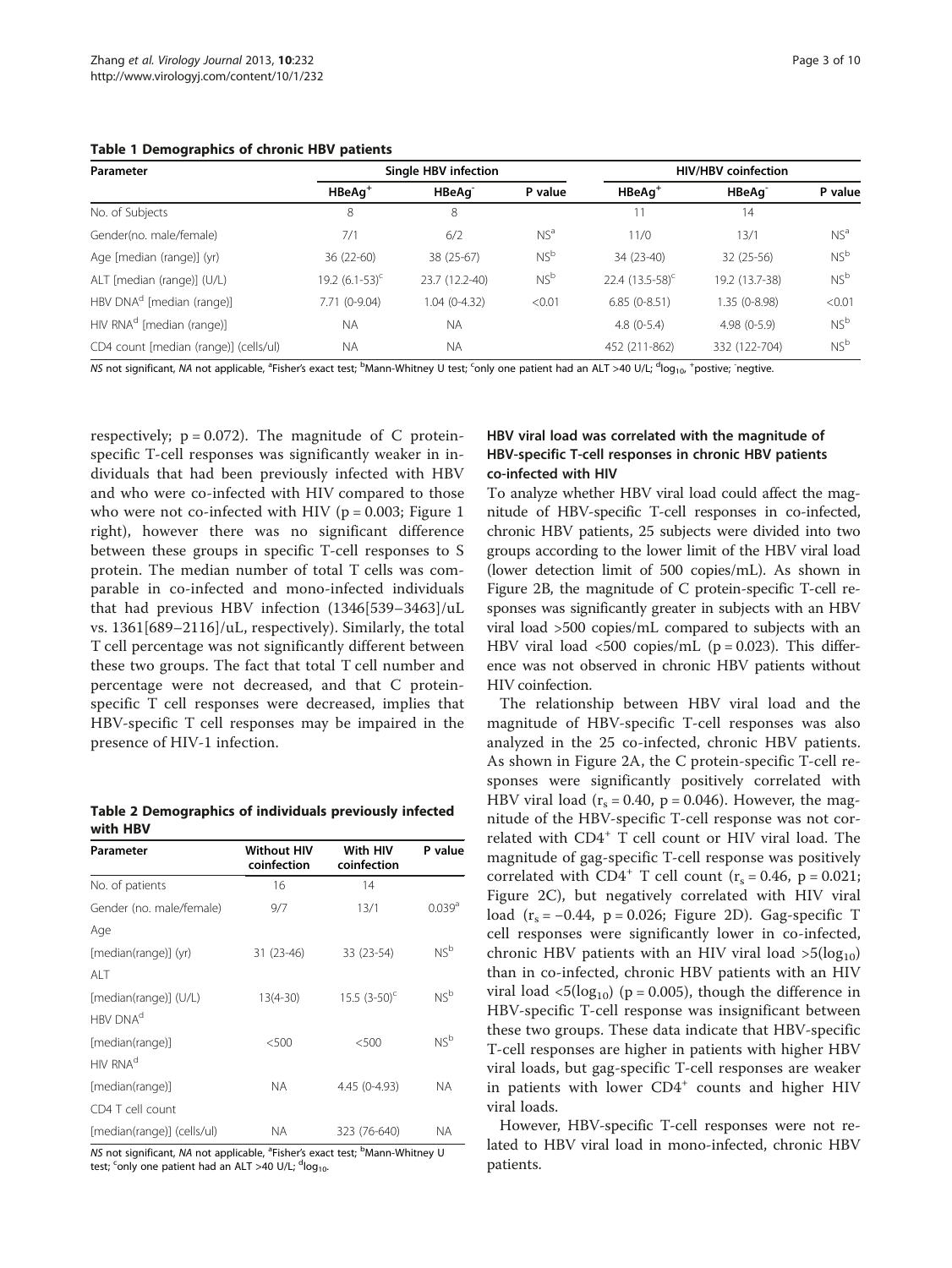|              |              |                      | v1                   |           |                      | v <sub>2</sub>       |           |                      | v3                   |           |
|--------------|--------------|----------------------|----------------------|-----------|----------------------|----------------------|-----------|----------------------|----------------------|-----------|
| Patient      | <b>HBeAg</b> | HBV DNA <sup>a</sup> | HIV RNA <sup>a</sup> | CD4 count | HBV DNA <sup>a</sup> | HIV RNA <sup>a</sup> | CD4 count | HBV DNA <sup>a</sup> | HIV RNA <sup>a</sup> | CD4 count |
| AHI01        | pos          | 8.45                 | 5.66                 | 376       | 7.38                 | 5.66                 | 212       | $3.52^{b}$           | $<$ ldl $b$          | 376       |
| AHI02        | pos          | 6.54                 | 4.55                 | 533       | 7.43                 | $\overline{4}$       | 298       | 7.76                 | <b>ND</b>            | 405       |
| AHI03        | neg          | $<$ ldl              | 3.89                 | 213       | $<$ ldl              | <b>ND</b>            | 192       | $<$ ldl              | <b>ND</b>            | 189       |
| AHI04        | pos          | 7.71                 | 3.75                 | 345       | 8.2                  | 4.47                 | 275       | 8.4                  | <b>ND</b>            | 342       |
| AHI05        | pos          | 9.04                 | 5.72                 | 363       | 8.32                 | <b>ND</b>            | 292       | 7.14                 | <b>ND</b>            | 363       |
| AHI06        | neg          | $<$ ldl              | 2.23                 | 361       | $<$ ldl              | <b>ND</b>            | 345       | $<$ ldl              | <b>ND</b>            | 221       |
| AHI07        | pos          | 8.14                 | 6.1                  | 412       | 8.45                 | <b>ND</b>            | 329       | 7.54                 | <b>ND</b>            | 293       |
| AHI08        | neg          | $<$ ldl              | 4.92                 | 308       | $<$ ldl              | 4.67                 | 365       | $<$ ldl              | <b>ND</b>            | 395       |
| AHI09        | neg          | $<$ ldl              | 3.39                 | 922       | $<$ ldl              | 3.3                  | 862       | $<$ Idl              | <b>ND</b>            | 692       |
| <b>AHI10</b> | neg          | $<$ ldl              | 6.31                 | 380       | $<$ ldl              | <b>ND</b>            | 464       | $<$ ldl              | <b>ND</b>            | 243       |
| <b>AHI11</b> | neg          | $<$ ldl              | 5.62                 | 221       | $<$ ldl              | <b>ND</b>            | 445       | $<$ ldl              | <b>ND</b>            | 445       |

<span id="page-3-0"></span>Table 3 Demographics of individuals with chronic HBV and acute HIV-1 co-infection

pos HBeAg positive, *neg* HBeAg negative; v1, 2, 3: followed up on 3<sup>rd</sup>, 12<sup>th</sup>, 24<sup>th</sup> month post acute HIV-1 infection; <sup>a</sup>log<sub>10</sub>; <sup>b</sup>HAART with AZT/3TC/LPVr; *ldl* lower limit of detection, ND not done.

## Relationship of HBV-specific T-cell responses to the presence of HBeAg

## Cytokine responses in cultured supernatants of PBMCs from co-infected, chronic HBV patients

HBV-specific T-cell responses to the presence of HBeAg were examined in co-infected, chronic HBV patients since HBeAg is an immunotoleragen [\[8](#page-8-0)]. Subjects were divided into HBeAg negative and HBeAg positive groups. The magnitude of the C protein-specific T-cell response was no different in HBeAg-positive, mono-infected, chronic HBV patients than in HBeAg-negative, mono-infected, chronic HBV patients ( $p > 0.05$ ; Figure [3A](#page-4-0) right). In contrast, the magnitude of the C protein-specific T-cell response was significantly greater in HBeAg-positive, co-infected, chronic HBV patients than in HBeAg-negative, co-infected, chronic HBV patients ( $p = 0.011$ ; Figure [3](#page-4-0)A left).

To further ascertain whether HBeAg-positive, co-infected, chronic HBV patients have higher cytokine productivity compared to HBeAg-negative, co-infected, chronic patients, the levels of IL-2, IL-4, IL-6, IL-8, IL-10, GM-CSF, TNF-α, and IFN-γ secreted by PBMCs, stimulated with recombinant C protein, were measured in cultured supernatant. The level of IFN-γ secreted by HBeAg-positive patients was significantly higher than that secreted by HBeAg-negative patients  $(92.09[0.02 \sim 186.21]$ pg/mL vs.  $28.33[0.02 \sim 80.22]$ pg/mL, respectively; p = 0.031). Moreover, the stimulation in index for cytokine IFN-γ was significantly higher for HBeAg-positive patients than for

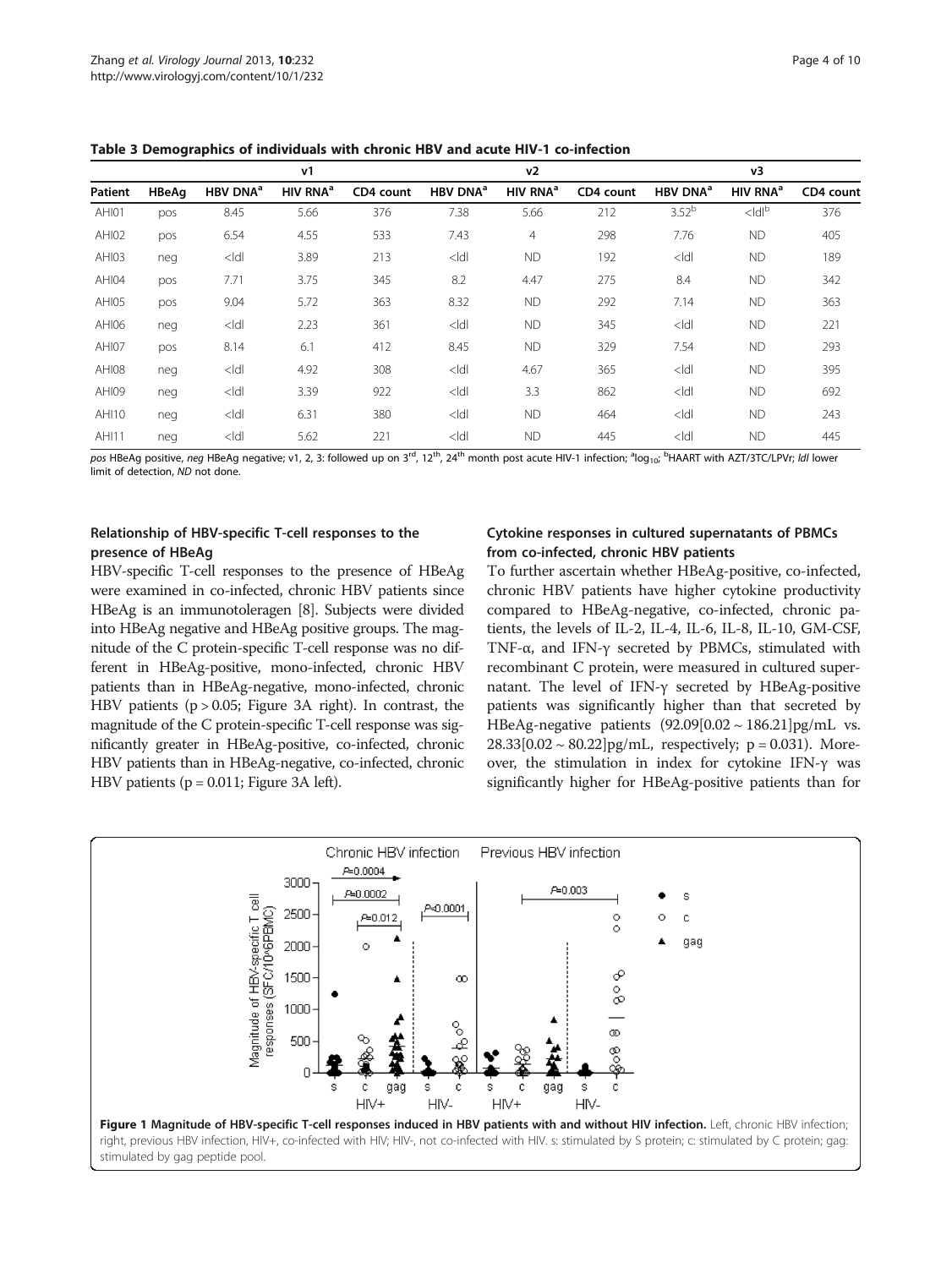<span id="page-4-0"></span>

HBeAg-negative patients  $(p = 0.019;$  Figure 3B). However, there were no significant differences in stimulation indices for IL-2, IL-4, IL-6, IL-8, IL-10, GM-CSF, or TNF-α among the two subgroups.

## In the longitudinal study, HBV-specific T-cell responses were lower in patients with chronic HBV infection with disease progression

The magnitude of HBV-specific T-cell responses was analyzed in 11 subjects that had been diagnosed as having

acute HIV-1 infection and chronic HBV infection concurrently. As shown in Figure [4,](#page-5-0) S protein- and C proteinspecific T-cell responses decreased as the length of followup increased ( $p = 0.034$ , for S protein;  $p = 0.105$ , for C protein; Figure [4](#page-5-0)A). S protein- and C protein-specific Tcell responses were significantly higher at 3 months after HIV infection than at 24 months after HIV infection (all p < 0.05; Figure [4](#page-5-0)A). Furthermore, the magnitude of C protein-specific T-cell responses was positively correlated with the levels of HBV DNA at 3 and 12 months post-

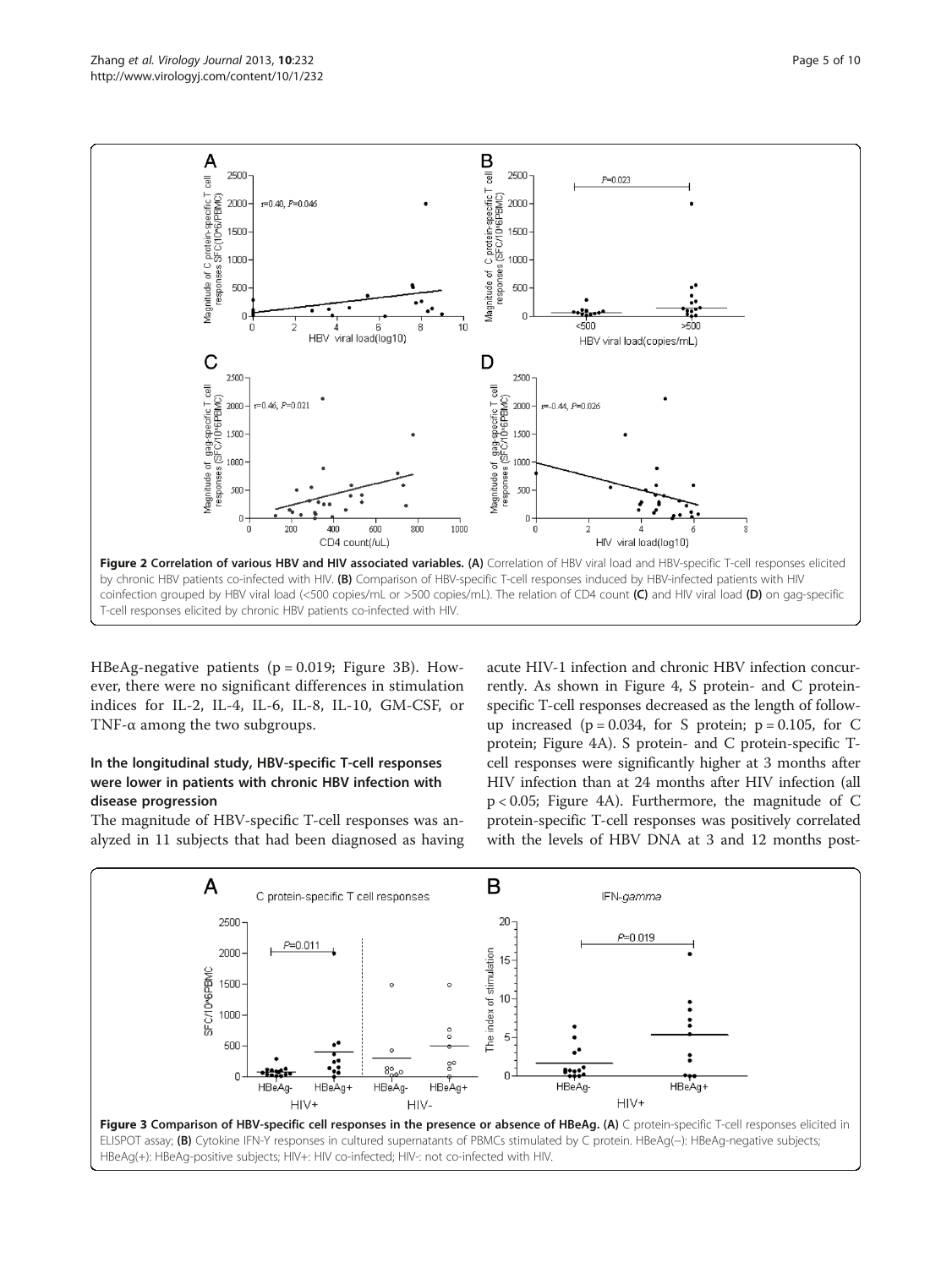<span id="page-5-0"></span>

HIV infection ( $r_s = 0.59$ , p = 0.054; Figure 4C and  $r_s = 0.75$ , p = 0.008; Figure 4D; respectively). Given the effects of HBeAg as an immunotoleragen, the relationship of the presence or absence of HBeAg to the HBV-specific T-cell response was also investigated. We found that the magnitude of S and C protein-specific T-cell responses in HBeAg-positive individuals was significantly higher than in HBeAg-negative patients at 3 and 12 months after HIV infection (all  $p < 0.05$ ; Figure 4B), however there was no difference between HBeAg-positive and -negative patients at 24 months after HIV infection.

## HBV-specific T-cell responses, stimulated by S and C proteins, are mediated by  $CD4^+$  and  $CD8^+$  T cells

To identify the specific T-cell responses induced by a stimulus,  $CD4^+$  and  $CD8^+$  cells were isolated from PBMCs and an ELISPOT assay was performed. CD4<sup>+</sup> T cells induced approximately 70-80% of the HBV-specific T-cell responses and  $CDS<sup>+</sup>$  cells induced approximately 20-30% of the HBV-specific T-cell responses. In contrast, CD8<sup>+</sup> cells induced about 96% of the gag-specific T-cell responses, but  $CD4^+$  cells induced very little of the gagspecific T-cell responses.

### **Discussion**

In the cross-sectional study, HBV-specific T-cell responses in chronic HBV patients, co-infected with HIV, were described. Specific T-cell responses, induced by S protein, were lower than specific T-cell responses induced by C protein regardless of whether the subject had an HIV coinfection. This is consistent with the previous studies that showed that chronic HBV infection is generally associated with a narrow HBV-specific response, with the dominant responses often directing the core protein [\[10,11\]](#page-8-0). Overall, in the co-infected, chronic HBV patients, HBV-specific T-cell responses were weaker than in the mono-infected patients, though the difference was not significant. Mono-infected, chronic HBV patients had significantly weaker C protein-specific T-cell responses compared to those without HIV who were previously infected with HBV ( $p = 0.021$ , data not shown). However, the magnitude of C protein-specific T-cell response was comparable in co-infected, chronic HBV patients and individuals that had HIV who were previously infected with HBV  $(p > 0.05,$  Figure [1\)](#page-3-0). HBeAg has been described as an immunologic toleragen, however it is not clear whether HBeAg has suppressive effects on the immune response to HBV in the presence of HIV-1. We found no significant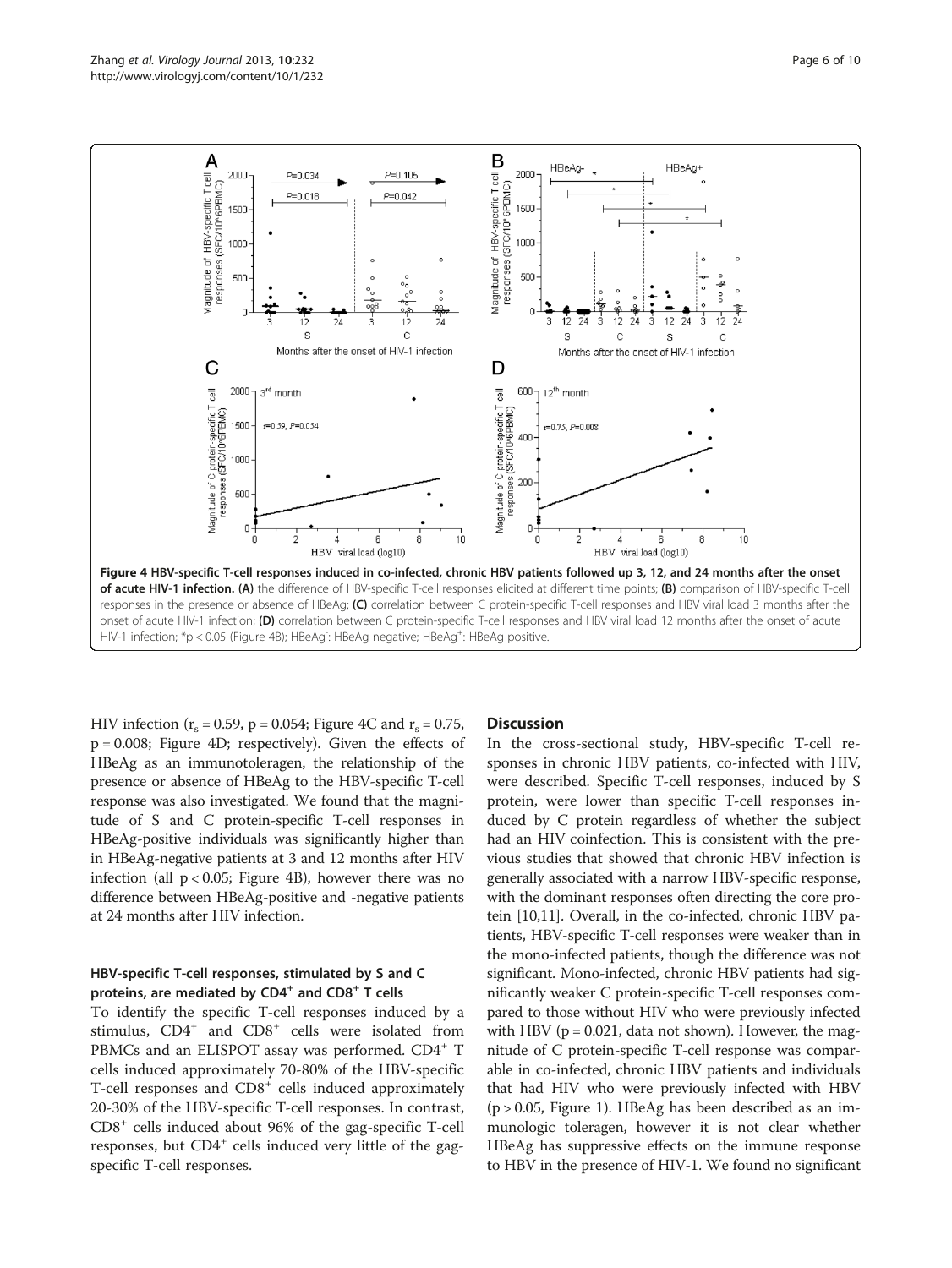difference in C protein-specific T-cell responses between HBeAg-positive patients with HIV-1 and HBeAg-positive patients without HIV-1. However, co-infected, HBeAgpositive patients had greater HBV-specific T-cell responses than co-infected, HBeAg-negative patients. Furthermore, there was no relationship between C protein-specific Tcell responses and the level of HIV RNA or CD4 count in co-infected, HBeAg-positive patients (data not shown). Based on these observations, it appears that HBeAg does not have suppressive effects on HBV-specific T-cell responses in the presence of HIV-1.

The magnitude of HBV-specific T-cell responses was positively correlated with the level of HBV DNA in coinfected, chronic HBV patients. However, this was not the case in mono-infected, chronic HBV patients. Similar results were observed were in the longitudinal study. Therefore, we hypothesize that the greater HBV-specific T-cell responses seen in chronic HBV patients with HIV-1 may be related to higher levels of HBV DNA. This observation is contradictory to previous studies that indicating that a reduction in HBV viral load may lead to a loss of HBV anergy in chronic HBV patients [\[12,13](#page-8-0)]. One possible explanation for this discrepancy is that the anergy to HBV seen in our study may have been partly activated by HIV-1 co-infection. An alternative explanation is that HBV-specific T cells may migrate from the liver to the periphery in the presence of HIV-1, as observed with antiviral HBV therapy [[14](#page-9-0)], however the precise reason(s) and mechanism(s) need to be explored.

We found that HBeAg-positive patients with higher levels of plasma HBV viral load, had greater HBV-specific T-cell responses than HBeAg-negative patients with no or very low levels of HBV viral load. Conversely, in mono-infected, chronic HBV patients, there was no difference in HBVspecific T-cell responses between HBeAg-positive and negative patients (Figure [3](#page-4-0)), despite significant differences in HBV DNA levels. This finding was further confirmed by data showing that cultured supernatants from HBeAgpositive patients contained more specific-IFN-γ than that from HBeAg-negative patients, although there was no difference in levels of IL-2, IL-4, IL-6, IL-8, IL-10, GM-CSF, or TNF-α between HBeAg-positive and -negative patients. Additionally, we found that HBeAg-positive individuals had stronger HBV-specific T-cell responses than HBeAgnegative patients at 3 and 12 months after the onset of acute HIV-1 infection. These findings are contradictory to the Chang et al. study which reported that the magnitude of the HBV-specific IFN- $\gamma$  –positive CD8<sup>+</sup> T-cell response was not significantly different between HBeAg-positive and -negative patients in HIV/HBV co-infected, ART naïve patients [\[15\]](#page-9-0). The distinct immunogenicity of stimulus antigens used in the two studies may have led to the different outcomes. Chang et al. [\[15\]](#page-9-0) used a 15 amino acid peptide pool of four proteins, however 14–22 amino acid peptides

are typically used to induce either  $CD4^+$  or  $CD8^+$  T-cell responses  $[16]$  and mainly induce a  $CDS<sup>+</sup>$  T-cell response [[17](#page-9-0)]. Recombinant whole protein can be used to detect CD4-mediated responses and a limited CD8-mediated response [\[16,18](#page-9-0)]. In this study, HBV-specific T-cell responses were not only mediated by  $CD4^+$  T-cells but also by CD8<sup>+</sup> T-cells, as described by Kalyuzhny et al. [\[16](#page-9-0)], when recombinant protein was used as the stimulus. An alternative explanation is that the different disease statuses may have contributed to the different outcomes. Patients in the present study were considered to have mild disease, had normal ALT levels for at least two years and higher CD4 counts, however the patients in the Chang study had more severe disease with higher ALT levels and lower CD4 counts.

In chronic HBV infection, ALT is considered a marker of hepatic necrosis and inflammation. A lower ALT level reflects less hepatocyte destruction, which contributes to weak HBV-specific T-cell responses [[19,20\]](#page-9-0). In the current study, the co-infected, chronic HBV patients had normal ALT levels during the two years of observation. One of possible explanation is that the HBV-specific Tcell responses were weak. In fact, C protein-specific Tcell responses in co-infected, chronic HBV patients were much weaker than in individuals who had been previously infected HBV, but did not have HIV ( $p = 0.005$ , data not shown). Moreover, the impaired quality of HBV-specific  $CD8<sup>+</sup>$  T-cells [\[15](#page-9-0)] and concurrent loss of  $CD4<sup>+</sup>$  cells in coinfected, chronic HBV patients could result in HBV virus not being cleared, thus prolonging the chronic HBV infection. Nevertheless, the biological significance of these findings and their association with normal liver function and clinical progression remains to be determined.

Previous studies have reported that individuals recover from HBV infection by acquiring specific immunity to HBV. In the current cross-sectional study, we also found that individuals who had been previously infected with HBV (without HIV co-infection) had stronger HBV specific T-cell responses. However, HBV-specific T-cell responses in individuals previously infected with HBV were exceptionally lower in the presence of HIV-1 (Figure [1\)](#page-3-0); the precise reason(s) and/or mechanism(s) for this need to be analyzed. As observed in the crosssectional study,  $CD4^+$  cells mainly induced C proteinspecific T-cell responses. Chang et al. [[21](#page-9-0)] reported that HBV-specific CD4<sup>+</sup> T cells were reduced in HIV/HBV co-infected, chronic patients that received HBV antiretroviral therapy. Thus, we believe that the loss of CD4 <sup>+</sup> T cells could lead to a significantly decreased CD4 specific immune response to HBV. On the other hand, since  $CD4^+$  T- cells are required to sustain  $CD8^+$  cytotoxic T-cell responses during chronic viral infection [[22-24](#page-9-0)], the depletion of  $CD4^+$  T-cell function may cause a reduction in HBV-specific CD8<sup>+</sup> T-cell responses.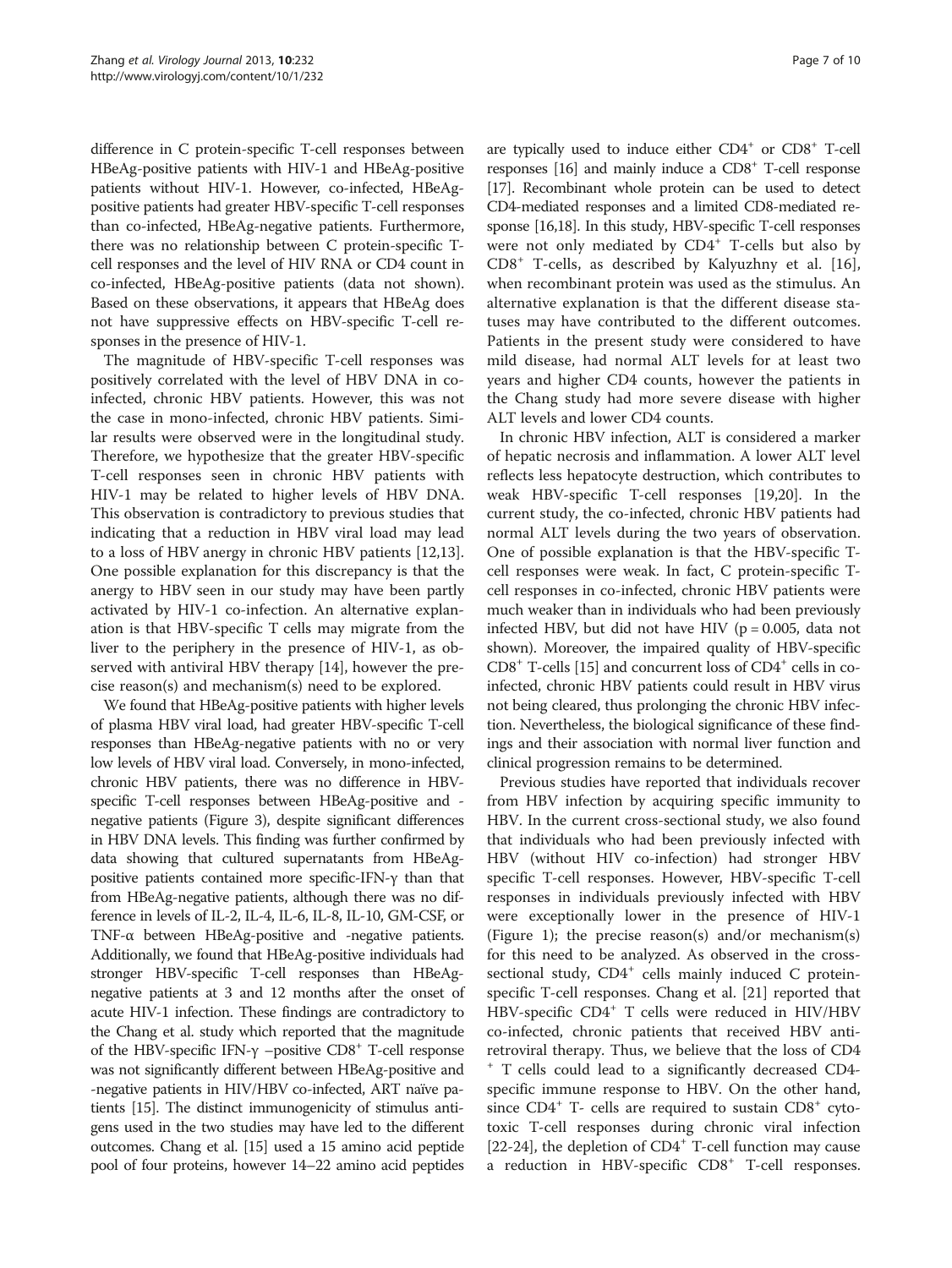Indeed, Lascar et al. [\[25\]](#page-9-0). reported a reduction in human leukocyte antigen (HLA)-A2-restricted HBV-specific (core 18–27) CD8+ T-cell response in previously infected HBV subjects who were HIV-positive compared with previously infected HBV subjects who were HIV-negative. Therefore, it is thought that the decrease in both HBV-specific CD4+ and CD8+ T-cell responses may account for the weak HBV-specific T-cell responses in individuals with HIV who were previously infected with HBV. Furthermore, the shortage of HBV antigen may be another factor leading to the lower HBV-specific T cell responses in individuals with HIV who had been previously infected with HBV. The reduction in HBV-specific T-cell responses could account for the relatively high prevalence of occult Hepatitis B in HIVinfected patients, especially after withdrawal of HAART [[26](#page-9-0)]. Although the level of plasma HBV DNA was undetectable in the current study in individuals with HIV that had been previously infected with HBV, continuous visits would be required to monitor clinical progression.

There were limitations in the present study. First, we did not know whether co-infected, chronic HBV patients in the cross-sectional study acquired HBV infection prior to HIV infection. However, based on previous epidemiological studies of HBV infection in China, it is highly likely that most of the individuals in cross-sectional study acquired HBV at birth or in early childhood. Patients with HIV in this study were infected as an adult via the route of homosexual contact. Thus, it is reasonable to assume that the individuals in the cross-sectional study were infected with HIV subsequent to HBV. Secondly, we were not able to collect accurate data regarding the time of HBV acquisition in cross-sectional study and could not take into account potential differences in the duration of HBV infection among the mono-and co-infected patients.

Overall, the HBV-specific T-cell responses in co-infected, chronic HBV patients decreased with disease progression and were positively correlated with HBV viral load. The HBV-specific T-cell responses significantly lower in individuals with HIV who had been previously infected with HBV compared with individuals not co-infected with HIV. Although almost all co-infected, chronic HBV patients had normal liver function in this study, longer follow-up studies of subjects with HIV/HBV co-infections are required to determine the kinetic changes in HBV-specific immune responses and to monitor the disease progression in order to come up with effective approaches to manage those with HIV/HBV co-infections.

### Methods

### Subjects

In the current study, 39 patients infected with HIV-1 were recruited from Beijing Youan Hospital, Capital Medical University, China, to participate in a cross-sectional study. A total of 25 patients had chronic HBV and 14 had been

previously infected with HBV. Patients had no history of treatments for either HIV or HBV. The control group was comprised of 32 individuals that were not infected with HIV-1; 16 subjects had chronic HBV and 16 subjects had been previously infected with HBV. All subjects were older than 18 years of age and were negative for hepatitis C virus antibody. In the chronic HBV patients, HBsAg was positive for >6 months prior to analysis. Exclusion criteria included hepatocellular carcinoma, autoimmune liver disease, and liver cirrhosis. Patients that had previous HBV infection were negative for HBsAg, positive for HBsAb, either positive or negative for HBeAb, and positive for HBcAb.

A total of 11 individuals with acute HIV-1 and chronic HBV infection, who had been HBsAg positive for >5 years, were enrolled in a longitudinal study. Follow-up was done in these patients at 3, 12, and 24 months after the onset of acute HIV infection. Signed consent was obtained from all subjects with the approval of the institutional ethics committee and the study was in compliance with the Declaration of Helsinki.

### Human interferon (IFN)-γ ELISPOT assay

Peripheral whole blood was obtained from all subjects and peripheral blood mononuclear cells (PBMCs) were isolated by density gradient centrifugation with Ficoll Lymphoprep (Axis –Shield PoC AS, Oslo, Norway). Isolated PBMCs were kept in liquid nitrogen. After thawing, PBMCs were incubated at  $37^{\circ}$ C in 5% CO<sub>2</sub> overnight. PBMCs  $(2.0 \times 10^5)$  were pulsed with 4 µg/mL recombinant Hepatitis B surface protein and recombinant Hepatitis B core protein (ARP, American Research Products, Inc. ™, USA), respectively, and were tested using a standard Human IFN-γ ELISPOT assay, in duplicate wells, as described previously [\[27](#page-9-0)]. PBMCs  $(2.0 \times 10^5)$ , from subjects with HIV infection, were pulsed with 1 μg/mL gag peptide pool (comprised of 61 peptides covering the whole gag protein). In brief, assays were carried out in 96-well MultiScreen filter plates (Millipore) coated with 15 μg/mL anti–IFN-γ mAb 1-DIK (Mabtech AB, Nacka, Sweden). Three μg/mL phytohemagglutinin (PHA) (final concentration) was used as a positive control and the negative control wells were stimulated with RPMI 1640 containing 10% FCS. Plates were incubated at 37°C in 5%  $CO<sub>2</sub>$  for 16 h. Spot enumeration was performed with an ELISPOT reader system (Antai Yongxin Medical Technology, Beijing, China). To quantify antigenspecific responses, mean spots of the control wells were subtracted from the positive wells, and results were expressed as spot-forming cells (SFC) per  $10^6$  PBMCs. Responses were considered positive if results were at least twice the mean of the duplicate negative control wells and  $>30$  SFCs/10<sup>6</sup> PBMCs.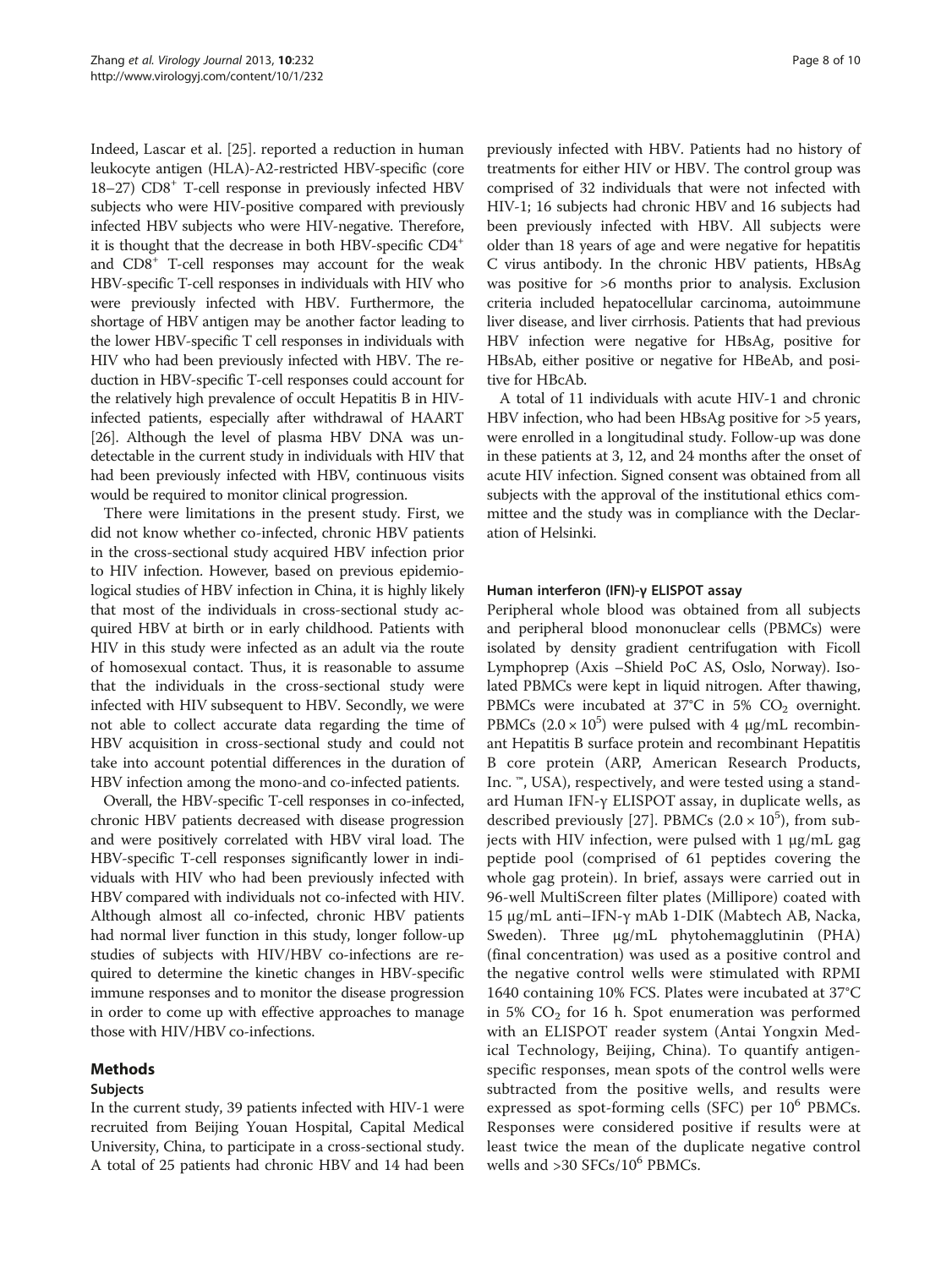#### <span id="page-8-0"></span>CD4<sup>+</sup> and CD8<sup>+</sup> T-cell ELISPOT assay

 $CD4<sup>+</sup>$  or  $CD8<sup>+</sup>$  T cells were isolated from PBMCs using the Dynabeads CD4 kit or Dynabeads CD8 kit (Invitrogen Dynal As, Oslo, Norway), according to the manufacturer's instructions.  $2.0 \times 10^5$  CD4<sup>+</sup> or CD8<sup>+</sup> T-cells were pulsed with 4 μg/mL recombinant Hepatitis B surface protein, recombinant Hepatitis B core protein (ARP, American Research Products, Inc.<sup>™</sup>, USA), or with 1  $\mu$ g/mL of gag peptide pool, and were tested using the standard human IFN-γ ELISPOT assay in duplicate wells as above described.

#### Cytokine responses in cultured supernatants

Samples of PBMC supernatants, from chronic HBV patients co-infected with HIV, were stimulated with 4 ug/ mL recombinant C protein. Cultured supernatants were harvested after  $2.0 \times 10^5$  PBMCs were stimulated, overnight. The negative control well was not stimulated with recombinant C protein but with RPMI 1640 containing 10% FCS. Levels of cytokines in the cultured supernatants, including IL-2, IL-4, IL-6, IL-8, IL-10, GM-CSF, TNF-α, and IFN-γ, were detected using the Bio-Plex Pro™ Human Cytokine Grp I Panel 8-plex kit from Bio-Rad® (magnetic beads, Luminex®, USA). The outcome was determined using the index of stimulation (IS) to display the cytokine level of stimulated well. The index of stimulation was taken as the cytokine level of the stimulated well minus the cytokine level of un-stimulated well divided by the cytokine level of un-stimulated well.

#### HBV DNA and HIV-1 RNA quantification

HBV DNA was quantified using a domestic HBV DNA assay kit (KeHua Biological Technological Corporation, Beijing, China), according to the manufacturer's instructions (lower limit of detection, 500 copies/mL). HIV RNA was quantified using the Roche RT-PCR assay according to the manufacturer's instructions (Easy Q; Roche; lower limit of detection, 40 IU/mL).

#### Graphing and statistical analysis

Graphpad Prism 5 software was used to graph and analyze the data and  $P < 0.05$  was regarded as statistically significant. Proportion of subjects by gender was determined using Fisher's exact test. Comparison of age, HBV DNA, CD4+ T-cell count, and the magnitude and frequency of specific T-cell responses between the two groups was determined using the Student's t test for parameter variables or the Mann–Whitney U test for non-parameter variables. The correlation between HBV-specific T-cell responses and HBV DNA or CD4<sup>+</sup> T-cell count was determined using Spearman's correlation analysis.

#### Competing interests

The authors declare that they have no competing interests.

#### Authors' contributions

ZX designed the study, carried out all experiments, performed the statistical analysis and drafted the manuscript. XHQ participated in screening and observing the clinical cases and helped to draft the manuscript. FX carried out part of experiments and screened the clinical cases. ZHP carried out part of experiments. WY carried out part of experiments. YHP conceived of the study, and participated in its design and coordination and helped to draft the manuscript. All authors read and approved the final manuscript.

#### Funding sources

This study was founded by Major Project of Beijing Municipal Science and Technology Committee (D09050703590904; D09050703590901), and the National 12th Five-Year Major Projects of China (2012ZX10001-008), and Youan Liver disease and AIDS Foundation, China Primary Health Care Foundation(BJYAH-2011-024).

#### Author details

<sup>1</sup>Infection and Immunity Research center of Beijing Youan Hospital, Capital Medical University, Beijing, China100069. <sup>2</sup> Liver Failure Treatment & Research center, 302 Military Hospital, Beijing 100039, China.

#### Received: 8 April 2013 Accepted: 5 July 2013 Published: 12 July 2013

#### References

- 1. Thio CL, Seaberg EC, Skolasky R Jr, Phair J, Visscher B, Muñoz A, Thomas DL, Multicenter AIDS Cohort Study: HIV-1, hepatitis B virus, and risk of liverrelated mortality in the Multicenter Cohort Study (MACS). Lancet 2002, 360:1921–1926.
- 2. Piroth L, Sène D, Pol S, Goderel I, Lacombe K, Martha B, Rey D, Loustau-Ratti V, Bergmann JF, Pialoux G, Gervais A, Lascoux-Combe C, Carrat F, Cacoub P: Eidemiology, diagnosis and treatment of chronic hepatitis B in HIVinfected patients (EPIB 2005 STUDY). AIDS 2007, 21:1323–1331.
- 3. Colin JF, Cazals-Hatem D, Loriot MA, Martinot-Peignoux M, Pham BN, Auperin A, Degott C, Benhamou JP, Erlinger S, Valla D, Marcellin P: Influence of human immunodeficiency virus infection on chronic hepatitis B in homosexual men. Hepatology 1999, 29:1306–1310.
- 4. Goldin RD, Fish DE, Hay A, Waters JA, McGarvey MJ, Main J, Thomas HC: Histological and immunohistochemical study of hepatitis B virus in human immunodeficiency virus infection. J Clin Pathol 1990, 43:203-205.
- 5. Ockenga J, Tillmann HL, Trautwein C, Stoll M, Manns MP, Schmidt RE: Hepatitis B and C in HIV-infected patients. Prevalence and prognostic value. J Hepatol 1997, 27:18-24.
- 6. Puoti M, Torti C, Bruno R, Filice G, Carosi G: Natural history of chronic hepatitis B in co-infected patients. J Hepatol 2006, 44(1):S65-70.
- 7. Hadler SC, Judson FN, O'Malley PM, Altman NL, Penley K, Buchbinder S, Schable CA, Coleman PJ, Ostrow DN, Francis DP: Outcome of hepatitis B virus infection in homosexual men and its relation to prior human immunodeficiency virus infection. J Infect Dis 1991, 163:454-459.
- 8. Milich DR, Chen MK, Hughes JL, Jones JE: The secreted hepatitis B precore antigen can modulate the immune response to the nucleocapsid: a mechanism for persistence. J Immunol 1998, 160:2013–2021.
- 9. Boni C, Bertoletti A, Penna A, Cavalli A, Pilli M, Urbani S, Scognamiglio P, Boehme R, Panebianco R, Fiaccadori F, Ferrari C: Lamivudine treatment can restore T cell responsiveness in chronic hepatitis B. J Clin Inves. 1998, 102:968–975.
- 10. Ferrari C, Penna A, Bertoletti A, Valli A, Antoni AD, Giuberti T, Cavalli A, Petit MA, Fiaccadori F: Cellular immune response to hepatitis B virus-encoded antigens in acute and chronic hepatitis B virus infection. J Immunol 1990, 145:3442–3449.
- 11. Liang M, Ma S, Hu X, Zhou B, Zhang J, Chen J, Wang Z, Sun J, Zhu X, Abbott W, Hou J: Cellular immune responses in patients with hepatitis B surface antigen seroclearance induced by antiviral therapy. Virol J 2011, 8:69–76.
- 12. Lewin SR, Ribeiro RM, Walters T, Lau GK, Bowden S, Locarnini S, Perelson AS: Analysis of hepatitis B viral load decline under potent therapy: complex decay profiles observed. Hepatology 2001, 34:1012–1020.
- 13. Fried MW, Piratvisuth T, Lau GK, Marcellin P, Chow WC, Cooksley G, Luo KX, Paik SW, Liaw YF, Button P, Popescu M: HBeAg and hepatitis B virus DNA as outcome predictors during therapy with peginterferon alfa-2a for HBeAg-positive chronic hepatitis B. Hepatology 2008, 47:428–434.